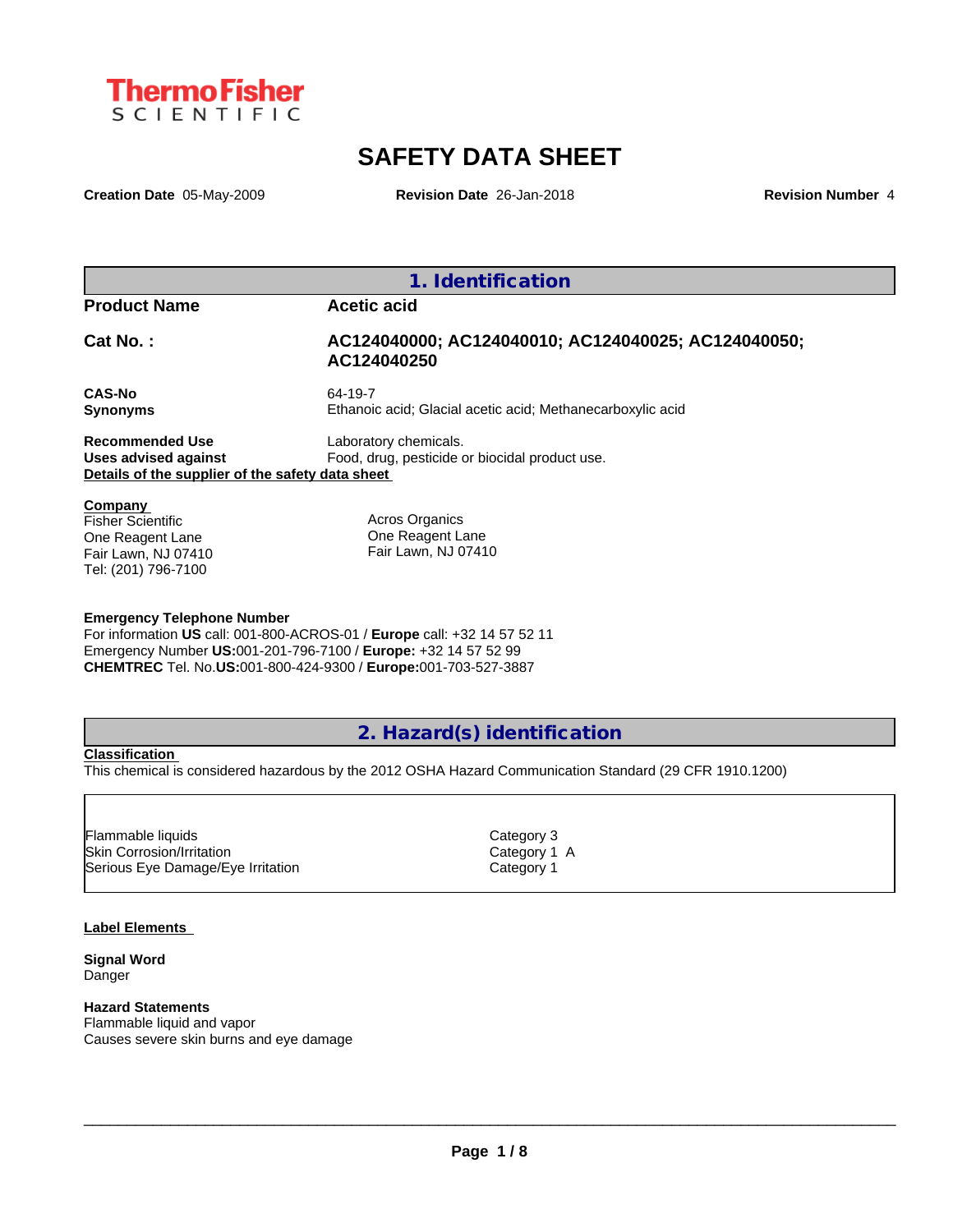

## **Precautionary Statements**

**Prevention**

Keep away from heat/sparks/open flames/hot surfaces. - No smoking

Take precautionary measures against static discharge

Wear protective gloves/protective clothing/eye protection/face protection

Do not breathe dust/fume/gas/mist/vapors/spray

Use only outdoors or in a well-ventilated area

Wash face, hands and any exposed skin thoroughly after handling

Keep container tightly closed

#### **Response**

Immediately call a POISON CENTER or doctor/physician

#### **Inhalation**

IF INHALED: Remove victim to fresh air and keep at rest in a position comfortable for breathing

#### **Skin**

IF ON SKIN (or hair): Take off immediately all contaminated clothing. Rinse skin with water/shower

Wash contaminated clothing before reuse

#### **Eyes**

IF IN EYES: Rinse cautiously with water for several minutes. Remove contact lenses, if present and easy to do. Continue rinsing **Ingestion**

IF SWALLOWED: Rinse mouth. DO NOT induce vomiting

#### **Fire**

In case of fire: Use CO2, dry chemical, or foam for extinction

### **Storage**

Store locked up

Store in a well-ventilated place. Keep container tightly closed

#### **Disposal**

Dispose of contents/container to an approved waste disposal plant

**Hazards not otherwise classified (HNOC)**

None identified

## **3. Composition/Information on Ingredients**

|                       | <b>Component</b>                                                                                     | <b>CAS-No</b>                                                                                                                                                                               | Weight % |  |  |  |
|-----------------------|------------------------------------------------------------------------------------------------------|---------------------------------------------------------------------------------------------------------------------------------------------------------------------------------------------|----------|--|--|--|
|                       | Acetic acid                                                                                          | 64-19-7                                                                                                                                                                                     | >95      |  |  |  |
|                       |                                                                                                      | 4. First-aid measures                                                                                                                                                                       |          |  |  |  |
| <b>General Advice</b> | Show this safety data sheet to the doctor in attendance. Immediate medical attention is<br>required. |                                                                                                                                                                                             |          |  |  |  |
| <b>Eye Contact</b>    |                                                                                                      | Rinse immediately with plenty of water, also under the eyelids, for at least 15 minutes.<br>Immediate medical attention is required.                                                        |          |  |  |  |
| <b>Skin Contact</b>   | immediately.                                                                                         | Wash off immediately with plenty of water for at least 15 minutes. Remove and wash<br>contaminated clothing and gloves, including the inside, before re-use. Call a physician               |          |  |  |  |
| <b>Inhalation</b>     |                                                                                                      | If not breathing, give artificial respiration. Remove from exposure, lie down. Do not use<br>mouth-to-mouth method if victim ingested or inhaled the substance; give artificial respiration |          |  |  |  |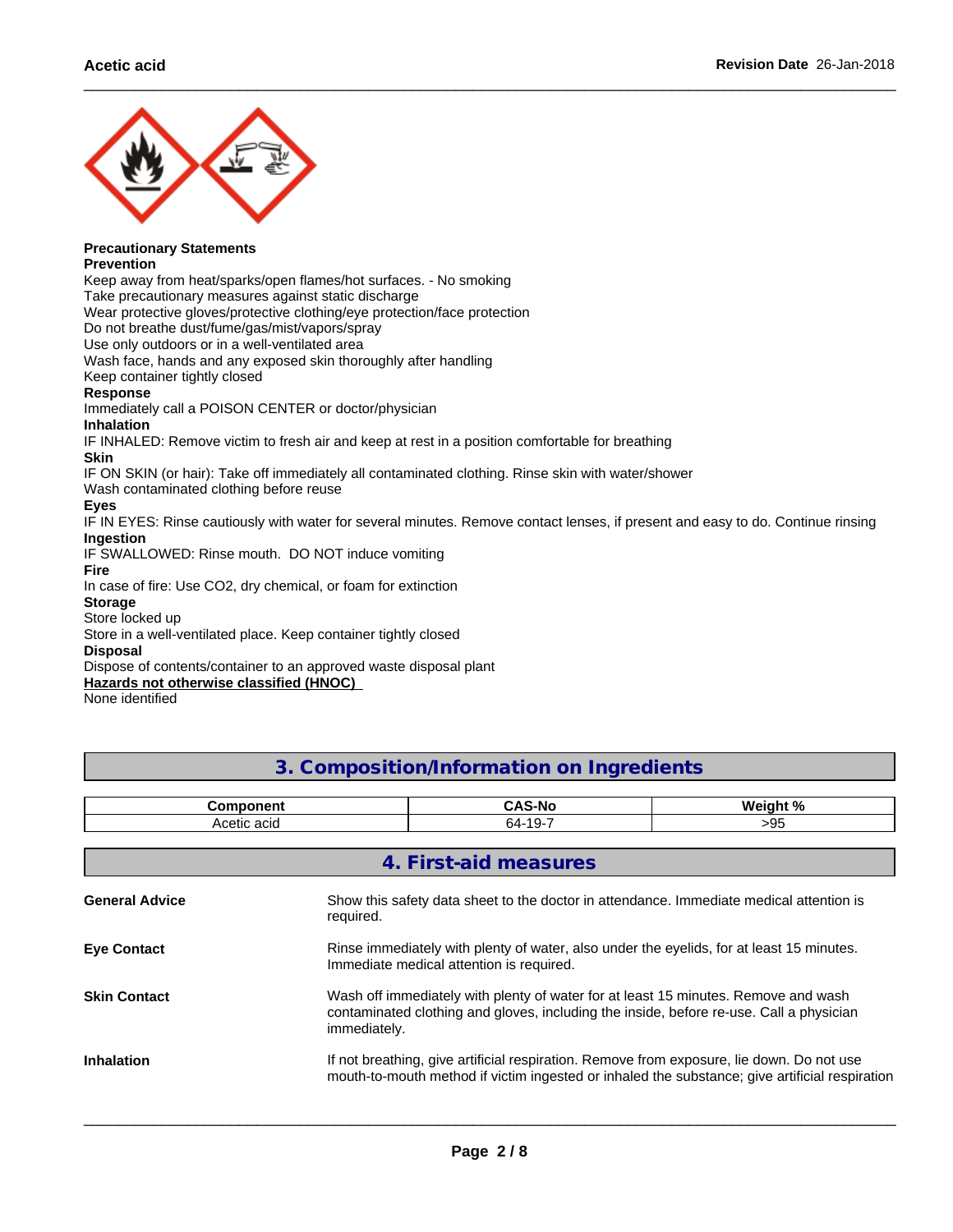| <b>Notes to Physician</b>   | headache, dizziness, tiredness, nausea and vomiting<br>Treat symptomatically                                                             |
|-----------------------------|------------------------------------------------------------------------------------------------------------------------------------------|
| effects                     | the delicate tissue and danger of perforation: Symptoms of overexposure may be                                                           |
| Most important symptoms and | Causes burns by all exposure routes. Ingestion causes severe swelling, severe damage to                                                  |
| <b>Ingestion</b>            | Do NOT induce vomiting. Clean mouth with water. Never give anything by mouth to an<br>unconscious person. Call a physician immediately.  |
|                             | with the aid of a pocket mask equipped with a one-way valve or other proper respiratory<br>medical device. Call a physician immediately. |

## **5. Fire-fighting measures**

| <b>Suitable Extinguishing Media</b>                       | CO <sub>2</sub> , dry chemical, dry sand, alcohol-resistant foam. |
|-----------------------------------------------------------|-------------------------------------------------------------------|
| Unsuitable Extinguishing Media                            | No information available                                          |
| <b>Flash Point</b>                                        | 40 °C / 104 °F                                                    |
| Method -                                                  | No information available                                          |
| <b>Autoignition Temperature</b>                           | 427 °C / 800.6 °F                                                 |
| <b>Explosion Limits</b>                                   |                                                                   |
| <b>Upper</b><br>Lower                                     | 19.9 vol $%$<br>4.0 vol $%$                                       |
|                                                           |                                                                   |
| Sensitivity to Mechanical Impact No information available |                                                                   |
| <b>Sensitivity to Static Discharge</b>                    | No information available                                          |

#### **Specific Hazards Arising from the Chemical**

Thermal decomposition can lead to release of irritating gases and vapors. The product causes burns of eyes, skin and mucous membranes.

#### **Hazardous Combustion Products**

Carbon monoxide (CO). Carbon dioxide (CO<sub>2</sub>). Thermal decomposition can lead to release of irritating gases and vapors. **Protective Equipment and Precautions for Firefighters**

As in any fire, wear self-contained breathing apparatus pressure-demand, MSHA/NIOSH (approved or equivalent) and full protective gear. Thermal decomposition can lead to release of irritating gases and vapors.

| <b>NFPA</b>                                                                                                                                                                                     |                                |                    |                                |  |
|-------------------------------------------------------------------------------------------------------------------------------------------------------------------------------------------------|--------------------------------|--------------------|--------------------------------|--|
| <b>Health</b>                                                                                                                                                                                   | Flammability                   | <b>Instability</b> | <b>Physical hazards</b><br>N/A |  |
|                                                                                                                                                                                                 | 6. Accidental release measures |                    |                                |  |
| Use personal protective equipment as required. Ensure adequate ventilation. Evacuate<br><b>Personal Precautions</b><br>personnel to safe areas. Keep people away from and upwind of spill/leak. |                                |                    |                                |  |
| Should not be released into the environment.<br><b>Environmental Precautions</b>                                                                                                                |                                |                    |                                |  |

**Methods for Containment and Clean** Soak up with inert absorbent material. Keep in suitable, closed containers for disposal. **Up**

|                 | 7. Handling and storage                                                                                                                                                                                                                           |
|-----------------|---------------------------------------------------------------------------------------------------------------------------------------------------------------------------------------------------------------------------------------------------|
| <b>Handling</b> | Do not get in eyes, on skin, or on clothing. Wear personal protective equipment/face<br>protection. Use only under a chemical fume hood. Do not breathe mist/vapors/spray. Do not<br>ingest. If swallowed then seek immediate medical assistance. |
| <b>Storage</b>  | Corrosives area. Keep away from heat, sparks and flame. Keep containers tightly closed in<br>a dry, cool and well-ventilated place.                                                                                                               |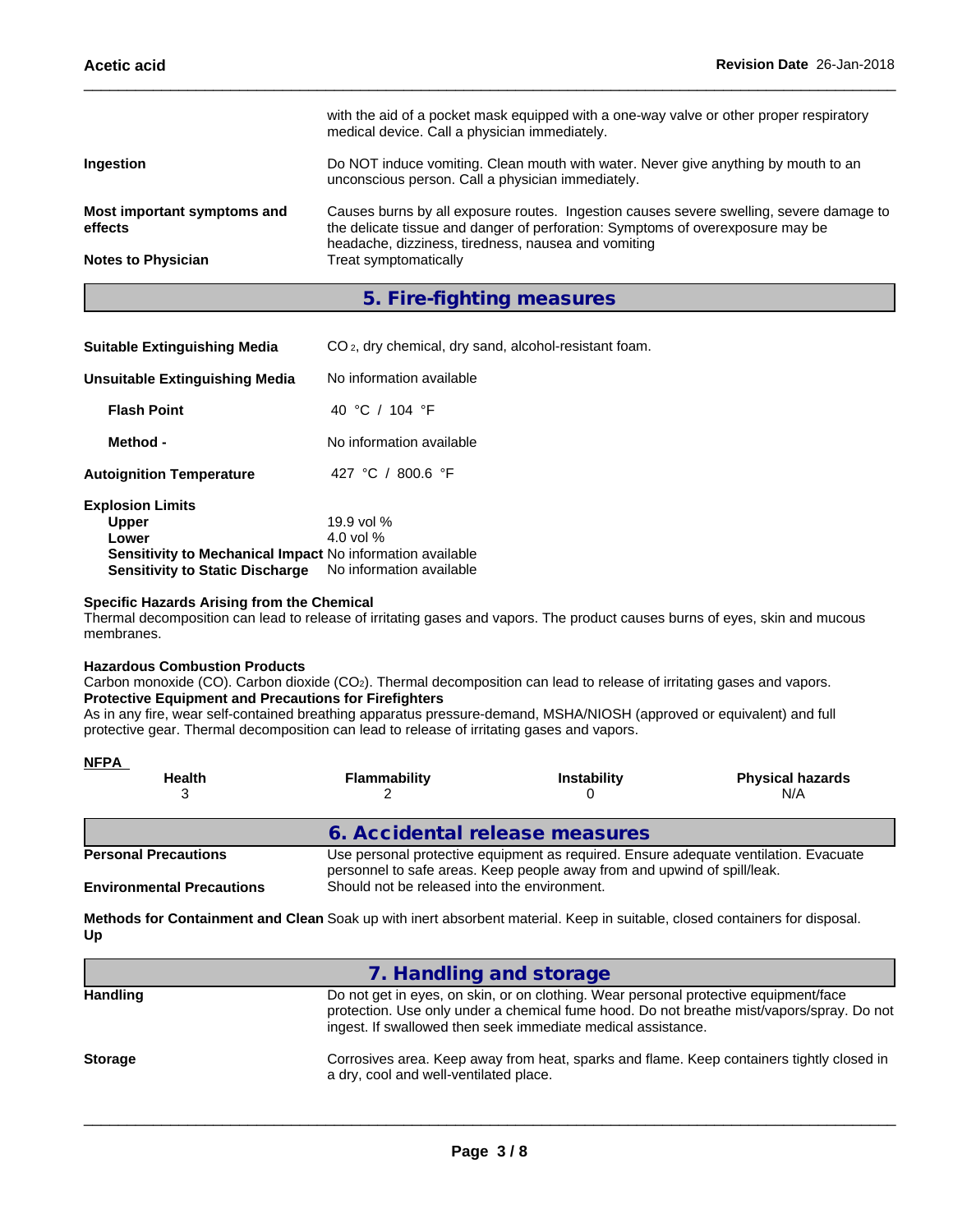## **8. Exposure controls / personal protection**

#### **Exposure Guidelines**

| Component   | <b>ACGIH TLV</b> | <b>OSHA PEL</b>                                                               | <b>NIOSH IDLH</b>                                       | <b>Mexico OEL (TWA)</b>                                               |
|-------------|------------------|-------------------------------------------------------------------------------|---------------------------------------------------------|-----------------------------------------------------------------------|
| Acetic acid | TWA: 10 ppm      | (Vacated) TWA: 10 ppm                                                         | IDLH: 50 ppm                                            | TWA: 10 ppm                                                           |
|             | STEL: 15 ppm     | (Vacated) TWA: $25 \text{ mg/m}^3$<br>TWA: 10 ppm<br>TWA: $25 \text{ mg/m}^3$ | TWA: 10 ppm<br>TWA: $25 \text{ mg/m}^3$<br>STEL: 15 ppm | TWA: $25 \text{ mg/m}^3$<br>STEL: 15 ppm<br>STEL: $37 \text{ mg/m}^3$ |
|             |                  |                                                                               | STEL: 37 ma/m <sup>3</sup>                              |                                                                       |

#### *Legend*

*ACGIH - American Conference of Governmental Industrial Hygienists OSHA - Occupational Safety and Health Administration NIOSH IDLH: NIOSH - National Institute for Occupational Safety and Health*

| <b>Engineering Measures</b>          | Use only under a chemical fume hood. Use explosion-proof<br>electrical/ventilating/lighting/equipment. Ensure that eyewash stations and safety showers<br>are close to the workstation location. Ensure adequate ventilation, especially in confined<br>areas. |
|--------------------------------------|----------------------------------------------------------------------------------------------------------------------------------------------------------------------------------------------------------------------------------------------------------------|
| <b>Personal Protective Equipment</b> |                                                                                                                                                                                                                                                                |
| <b>Eye/face Protection</b>           | Wear appropriate protective eyeglasses or chemical safety goggles as described by<br>OSHA's eye and face protection regulations in 29 CFR 1910.133 or European Standard<br>EN166. Tight sealing safety goggles. Face protection shield.                        |
| Skin and body protection             | Wear appropriate protective gloves and clothing to prevent skin exposure.                                                                                                                                                                                      |
| <b>Respiratory Protection</b>        | Follow the OSHA respirator regulations found in 29 CFR 1910.134 or European Standard<br>EN 149. Use a NIOSH/MSHA or European Standard EN 149 approved respirator if<br>exposure limits are exceeded or if irritation or other symptoms are experienced.        |
| <b>Hygiene Measures</b>              | Handle in accordance with good industrial hygiene and safety practice.                                                                                                                                                                                         |

**9. Physical and chemical properties**

| <b>Physical State</b>                         | Liquid                                       |
|-----------------------------------------------|----------------------------------------------|
| Appearance                                    | Colorless                                    |
| Odor                                          | vinegar-like                                 |
| <b>Odor Threshold</b>                         | No information available                     |
| рH                                            | $< 2.5$ 10 g/L ag.sol                        |
| <b>Melting Point/Range</b>                    | 16 - 16.5 °C / 60.8 - 61.7 °F                |
| <b>Boiling Point/Range</b>                    | 117 - 118 °C / 242.6 - 244.4 °F              |
| <b>Flash Point</b>                            | 40 °C / 104 °F                               |
| <b>Evaporation Rate</b>                       | $0.97$ (Butyl Acetate = 1.0)                 |
| <b>Flammability (solid,gas)</b>               | Not applicable                               |
| <b>Flammability or explosive limits</b>       |                                              |
| <b>Upper</b>                                  | 19.9 vol $%$                                 |
| Lower                                         | 4.0 vol $%$                                  |
| <b>Vapor Pressure</b>                         | 1.52 kPa @ 20 °C                             |
| <b>Vapor Density</b>                          | 2.10                                         |
| <b>Specific Gravity</b>                       | 1.048                                        |
| <b>Solubility</b>                             | Soluble in water                             |
| <b>Partition coefficient; n-octanol/water</b> | No data available                            |
| <b>Autoignition Temperature</b>               | 427 °C / 800.6 °F                            |
| <b>Decomposition Temperature</b>              | No information available                     |
| <b>Viscosity</b>                              | 1.53 mPa.s @ 25 °C                           |
| Molecular Formula                             | C <sub>2</sub> H <sub>4</sub> O <sub>2</sub> |
|                                               |                                              |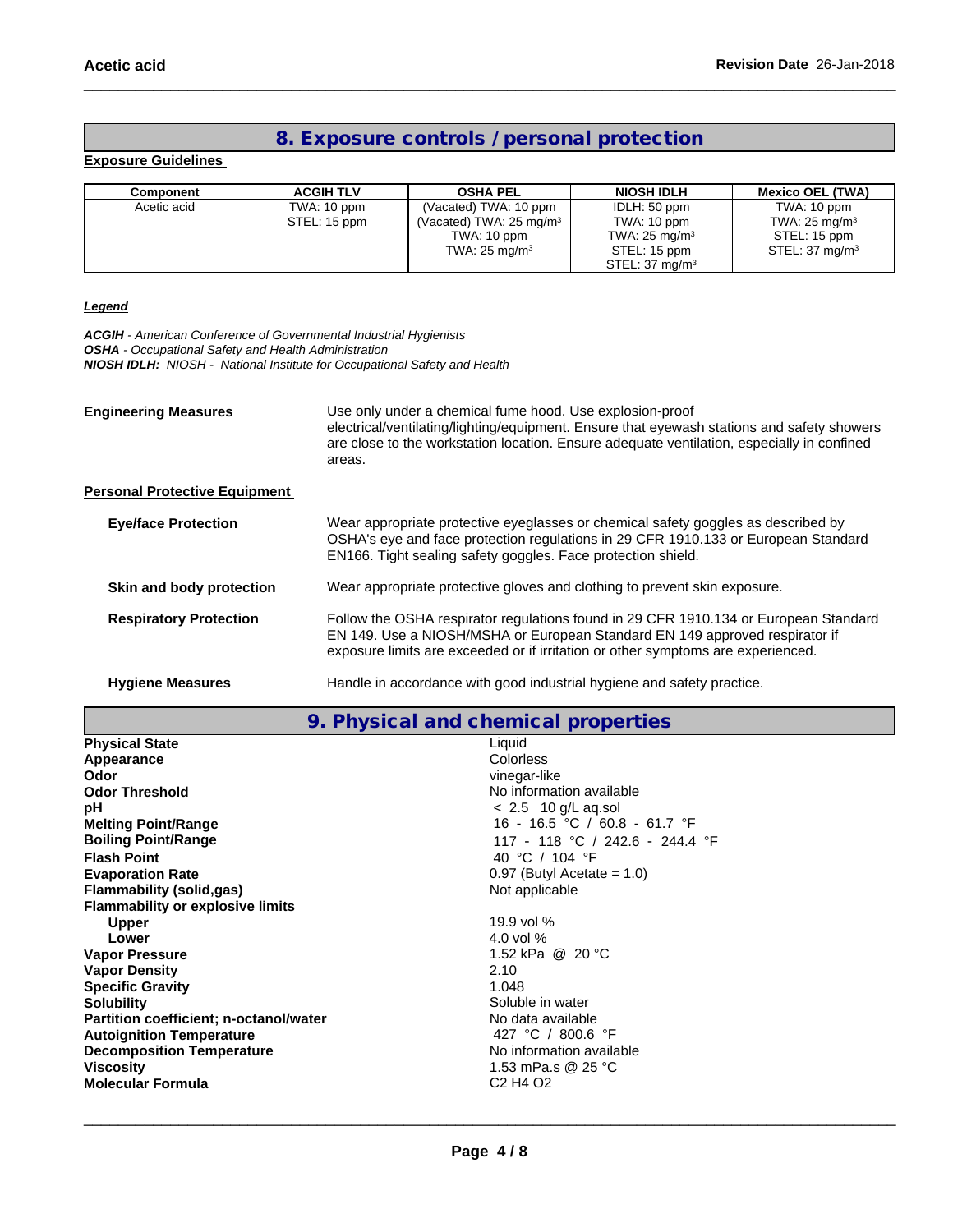| <b>Molecular Weight</b>         | 60.05                                                                                                                                                                 |
|---------------------------------|-----------------------------------------------------------------------------------------------------------------------------------------------------------------------|
|                                 | 10. Stability and reactivity                                                                                                                                          |
| <b>Reactive Hazard</b>          | None known, based on information available                                                                                                                            |
| <b>Stability</b>                | Stable under normal conditions.                                                                                                                                       |
| <b>Conditions to Avoid</b>      | Incompatible products. Excess heat. Keep away from open flames, hot surfaces and<br>sources of ignition.                                                              |
| <b>Incompatible Materials</b>   | Strong oxidizing agents, Strong bases, Metals                                                                                                                         |
|                                 | Hazardous Decomposition Products Carbon monoxide (CO), Carbon dioxide (CO <sub>2</sub> ), Thermal decomposition can lead to release<br>of irritating gases and vapors |
| <b>Hazardous Polymerization</b> | Hazardous polymerization does not occur.                                                                                                                              |
| <b>Hazardous Reactions</b>      | None under normal processing.                                                                                                                                         |
|                                 | 11. Toxicological information                                                                                                                                         |

#### **Acute Toxicity**

## **Product Information**

| <b>Component Information</b>       |                          |             |                                  |
|------------------------------------|--------------------------|-------------|----------------------------------|
| Component                          | LD50 Oral                | LD50 Dermal | ∟C50 Inhalation                  |
| Acetic acid                        | 3310 ma/ka<br>Rat        |             | Rat)<br>) 4 h<br>$\cdot$ 40 ma/L |
| <b>Toxicologically Synergistic</b> | No information available |             |                                  |

```
Products
```
#### **Delayed and immediate effects as well as chronic effects from short and long-term exposure**

**Irritation Irritation Causes severe burns by all exposure routes** 

**Sensitization** No information available

Carcinogenicity **The table below indicates whether each agency has listed any ingredient as a carcinogen.** 

| Component                              | <b>CAS-No</b> | <b>IARC</b>                                                                                                                                                                                                                           | <b>NTP</b> | <b>ACGIH</b> | <b>OSHA</b> | <b>Mexico</b> |  |  |
|----------------------------------------|---------------|---------------------------------------------------------------------------------------------------------------------------------------------------------------------------------------------------------------------------------------|------------|--------------|-------------|---------------|--|--|
| Acetic acid                            | 64-19-7       | Not listed                                                                                                                                                                                                                            | Not listed | Not listed   | Not listed  | Not listed    |  |  |
| <b>Mutagenic Effects</b>               |               | Not mutagenic in AMES Test                                                                                                                                                                                                            |            |              |             |               |  |  |
| <b>Reproductive Effects</b>            |               | No information available.                                                                                                                                                                                                             |            |              |             |               |  |  |
| <b>Developmental Effects</b>           |               | No information available.                                                                                                                                                                                                             |            |              |             |               |  |  |
| <b>Teratogenicity</b>                  |               | No information available.                                                                                                                                                                                                             |            |              |             |               |  |  |
| STOT - single exposure                 |               | None known                                                                                                                                                                                                                            |            |              |             |               |  |  |
| <b>STOT - repeated exposure</b>        |               | None known                                                                                                                                                                                                                            |            |              |             |               |  |  |
| <b>Aspiration hazard</b>               |               | No information available                                                                                                                                                                                                              |            |              |             |               |  |  |
| delayed                                |               | <b>Symptoms / effects, both acute and</b> Ingestion causes severe swelling, severe damage to the delicate tissue and danger of<br>perforation: Symptoms of overexposure may be headache, dizziness, tiredness, nausea<br>and vomiting |            |              |             |               |  |  |
| <b>Endocrine Disruptor Information</b> |               | No information available                                                                                                                                                                                                              |            |              |             |               |  |  |
| <b>Other Adverse Effects</b>           |               | The toxicological properties have not been fully investigated.                                                                                                                                                                        |            |              |             |               |  |  |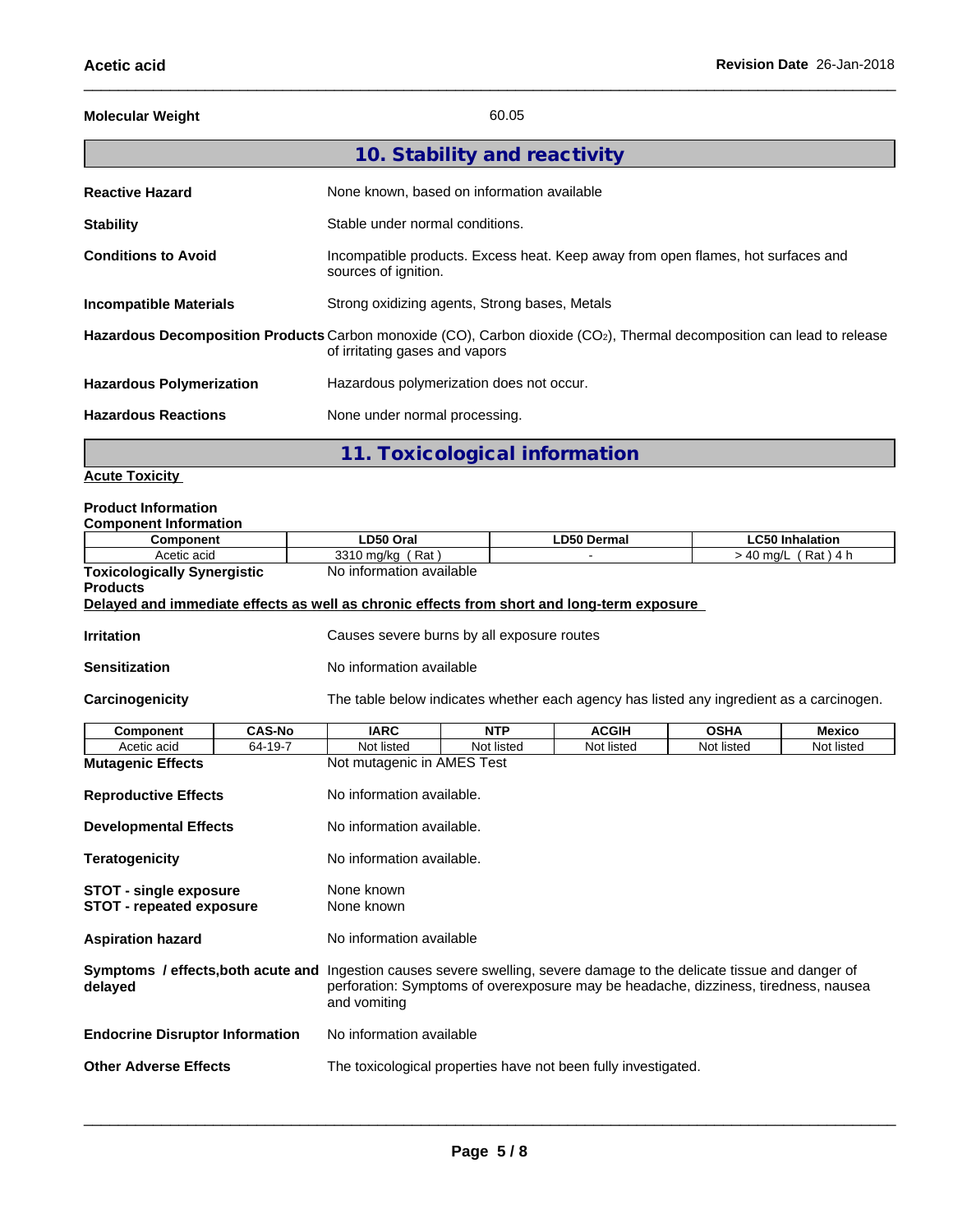## **12. Ecological information**

#### **Ecotoxicity**

Do not empty into drains.

| Component                                                                                                                                                                                                                                                                                                                                                                                                                                                               | <b>Freshwater Algae</b>                                                                                                                                                               | <b>Freshwater Fish</b>                                                                       | <b>Microtox</b>                                                                                                                                                                                                                                                       | <b>Water Flea</b>    |
|-------------------------------------------------------------------------------------------------------------------------------------------------------------------------------------------------------------------------------------------------------------------------------------------------------------------------------------------------------------------------------------------------------------------------------------------------------------------------|---------------------------------------------------------------------------------------------------------------------------------------------------------------------------------------|----------------------------------------------------------------------------------------------|-----------------------------------------------------------------------------------------------------------------------------------------------------------------------------------------------------------------------------------------------------------------------|----------------------|
| Acetic acid                                                                                                                                                                                                                                                                                                                                                                                                                                                             |                                                                                                                                                                                       | Pimephales promelas: LC50<br>$= 88$ mg/L/96h<br>Lepomis macrochirus: LC50<br>$= 75$ mg/L/96h | Photobacterium<br>phosphoreum: $EC50 = 8.8$<br>mg/L/15 min<br>Photobacterium<br>phosphoreum: $EC50 = 8.8$<br>mg/L/25 min<br>Photobacterium<br>phosphoreum: $EC50 = 8.8$<br>mg/L/5 min                                                                                 | $EC50 = 95$ mg/L/24h |
| <b>Persistence and Degradability</b>                                                                                                                                                                                                                                                                                                                                                                                                                                    |                                                                                                                                                                                       |                                                                                              | Miscible with water Persistence is unlikely based on information available.                                                                                                                                                                                           |                      |
| <b>Bioaccumulation/ Accumulation</b>                                                                                                                                                                                                                                                                                                                                                                                                                                    | No information available.                                                                                                                                                             |                                                                                              |                                                                                                                                                                                                                                                                       |                      |
| <b>Mobility</b>                                                                                                                                                                                                                                                                                                                                                                                                                                                         |                                                                                                                                                                                       |                                                                                              | Will likely be mobile in the environment due to its water solubility.                                                                                                                                                                                                 |                      |
|                                                                                                                                                                                                                                                                                                                                                                                                                                                                         | Component                                                                                                                                                                             |                                                                                              | log Pow                                                                                                                                                                                                                                                               |                      |
|                                                                                                                                                                                                                                                                                                                                                                                                                                                                         | Acetic acid                                                                                                                                                                           |                                                                                              | $-0.2$                                                                                                                                                                                                                                                                |                      |
|                                                                                                                                                                                                                                                                                                                                                                                                                                                                         |                                                                                                                                                                                       | 13. Disposal considerations                                                                  |                                                                                                                                                                                                                                                                       |                      |
| <b>Waste Disposal Methods</b>                                                                                                                                                                                                                                                                                                                                                                                                                                           |                                                                                                                                                                                       |                                                                                              | Chemical waste generators must determine whether a discarded chemical is classified as a<br>hazardous waste. Chemical waste generators must also consult local, regional, and<br>national hazardous waste regulations to ensure complete and accurate classification. |                      |
|                                                                                                                                                                                                                                                                                                                                                                                                                                                                         |                                                                                                                                                                                       | 14. Transport information                                                                    |                                                                                                                                                                                                                                                                       |                      |
| <b>DOT</b><br><b>UN-No</b><br><b>Proper Shipping Name</b><br><b>Hazard Class</b><br><b>Subsidiary Hazard Class</b><br><b>Packing Group</b><br>$\_TDG$<br><b>UN-No</b><br><b>Proper Shipping Name</b><br><b>Hazard Class</b><br><b>Subsidiary Hazard Class</b><br><b>Packing Group</b><br><b>IATA</b><br><b>UN-No</b><br><b>Proper Shipping Name</b><br><b>Hazard Class</b><br><b>Subsidiary Hazard Class</b><br><b>Packing Group</b><br><b>IMDG/IMO</b><br><b>UN-No</b> | <b>UN2789</b><br>ACETIC ACID, GLACIAL<br>8<br>3<br>Ш<br><b>UN2789</b><br>ACETIC ACID, GLACIAL<br>8<br>3<br>Ш<br><b>UN2789</b><br>ACETIC ACID, GLACIAL<br>8<br>3<br>Ш<br><b>UN2789</b> |                                                                                              |                                                                                                                                                                                                                                                                       |                      |
| <b>Proper Shipping Name</b><br><b>Hazard Class</b><br><b>Subsidiary Hazard Class</b>                                                                                                                                                                                                                                                                                                                                                                                    | <b>ACETIC ACID, GLACIAL</b><br>8<br>3                                                                                                                                                 |                                                                                              |                                                                                                                                                                                                                                                                       |                      |
| <b>Packing Group</b>                                                                                                                                                                                                                                                                                                                                                                                                                                                    | Ш                                                                                                                                                                                     |                                                                                              |                                                                                                                                                                                                                                                                       |                      |
|                                                                                                                                                                                                                                                                                                                                                                                                                                                                         |                                                                                                                                                                                       | 15. Regulatory information                                                                   |                                                                                                                                                                                                                                                                       |                      |

## **United States of America Inventory**

| <b>TSCA</b><br>TSC.<br><b>TSCA</b><br><b>CAS-No</b><br>. EDA D<br><br>Regulatory<br>· notification -<br>Component<br>. Inventor<br>___<br>Flags<br><b>Active/Inactive</b> |
|---------------------------------------------------------------------------------------------------------------------------------------------------------------------------|
|---------------------------------------------------------------------------------------------------------------------------------------------------------------------------|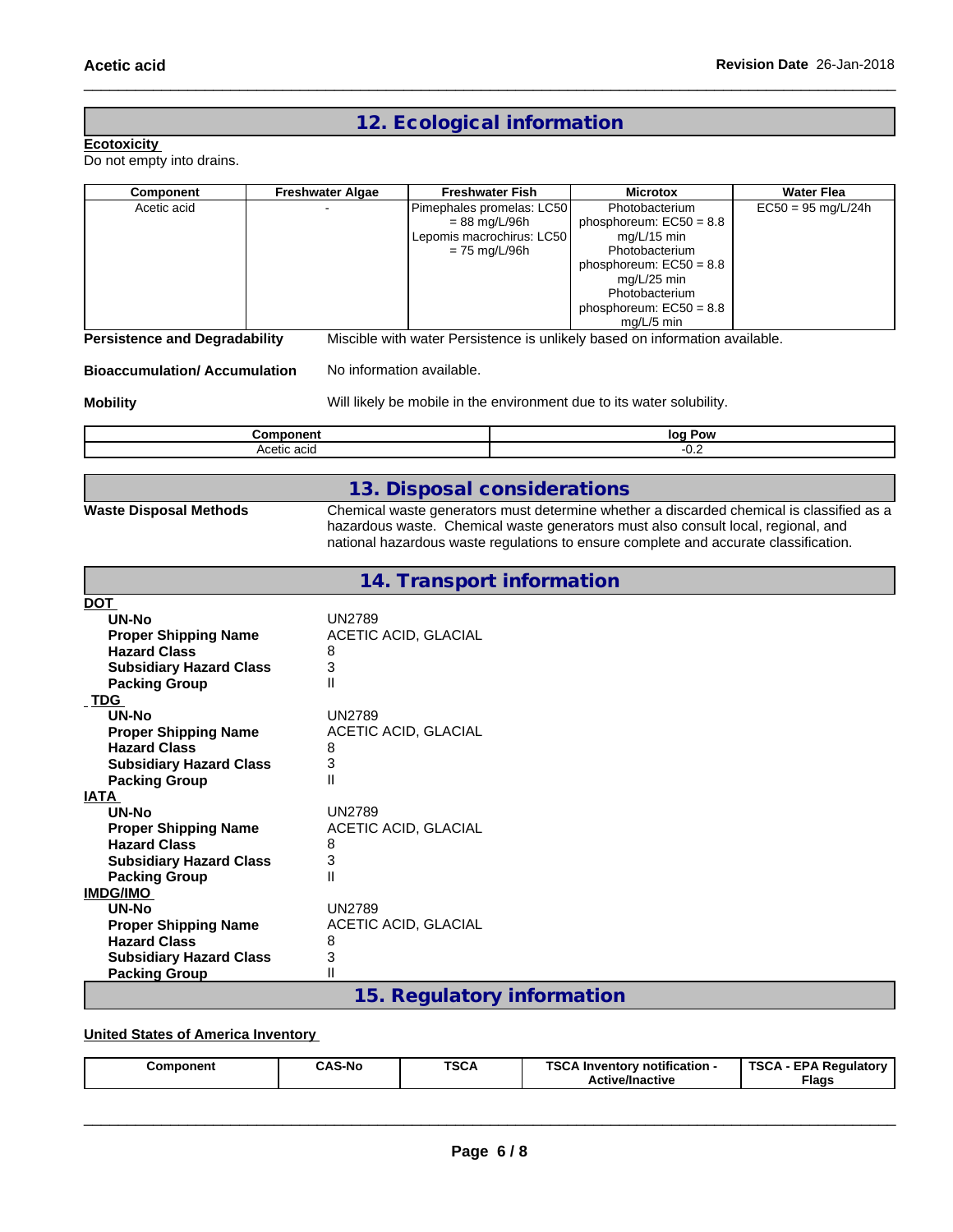| $-1$<br>ACC.<br>17 ב<br>ъд.<br>---<br><br>. |  |  |  |
|---------------------------------------------|--|--|--|
|                                             |  |  |  |

#### **Legend:**

**TSCA** - Toxic Substances Control Act, (40 CFR Part 710) X - Listed '-' - Not Listed

**TSCA 12(b)** - Notices of Export Not applicable

#### **International Inventories**

Canada (DSL/NDSL), Europe (EINECS/ELINCS/NLP), Philippines (PICCS), Japan (ENCS), Australia (AICS), China (IECSC), Korea (ECL).

| Component   | ົAS-No                      | <b>DSL</b> | <b>NDSL</b> | <b>EINECS</b>                           | <b>PICCS</b> | <b>ENCS</b> | AICS | <b>IECSC</b> | <b>KECL</b> |
|-------------|-----------------------------|------------|-------------|-----------------------------------------|--------------|-------------|------|--------------|-------------|
| Acetic acid | $\sim$ $\sim$<br>64-<br>19- |            |             | $-\sim -$<br>200<br>بيدين<br>טטט<br>∠∪ບ |              |             |      |              |             |

#### **U.S. Federal Regulations**

**SARA 313** Not applicable

#### **SARA 311/312 Hazard Categories** See section 2 for more information

#### **CWA** (Clean Water Act)

| Component   | <b>CWA</b><br><b>Hazardous</b><br>Substances | <b>CWA</b><br>· Reportable<br>Quantities | <b>CWA</b><br><b>Foxic Pollutants</b> | <b>ICWA</b><br><b>Priority Pollutants</b> |
|-------------|----------------------------------------------|------------------------------------------|---------------------------------------|-------------------------------------------|
| Acetic acid |                                              | 5000 lb                                  |                                       |                                           |

| <b>Clean Air Act</b> | Not applicable |
|----------------------|----------------|
|                      |                |

**OSHA** - Occupational Safety and Not applicable

Health Administration

**CERCLA** This material, as supplied, contains one or more substances regulated as a hazardous substance under the Comprehensive Environmental Response Compensation and Liability Act (CERCLA) (40 CFR 302)

| Component                        | <b>Hazardous Substances RQs</b>                             | <b>CERCLA EHS RQS</b> |
|----------------------------------|-------------------------------------------------------------|-----------------------|
| Acetic acid                      | 5000 lb                                                     |                       |
| <b>California Proposition 65</b> | This product does not contain anv Proposition 65 chemicals. |                       |

#### **U.S. State Right-to-Know**

#### **Regulations**

| ויי mponent    | - -<br>-eegebusett<br>Massachusetts | <b>New</b><br>larcay<br>JEISE | ınsvivania<br>ъ.<br><b>enns</b> \ | <b>Illinois</b> | Island<br>э ы<br>Rnode |
|----------------|-------------------------------------|-------------------------------|-----------------------------------|-----------------|------------------------|
| acid<br>Acetic |                                     |                               |                                   |                 |                        |

#### **U.S. Department of Transportation**

| Reportable Quantity (RQ):   |   |
|-----------------------------|---|
| <b>DOT Marine Pollutant</b> | N |
| DOT Severe Marine Pollutant | N |

#### **U.S. Department of Homeland** This product does not contain any DHS chemicals.

**Security**

#### **Other International Regulations**

**Mexico - Grade** Moderate risk, Grade 2

**16. Other information**